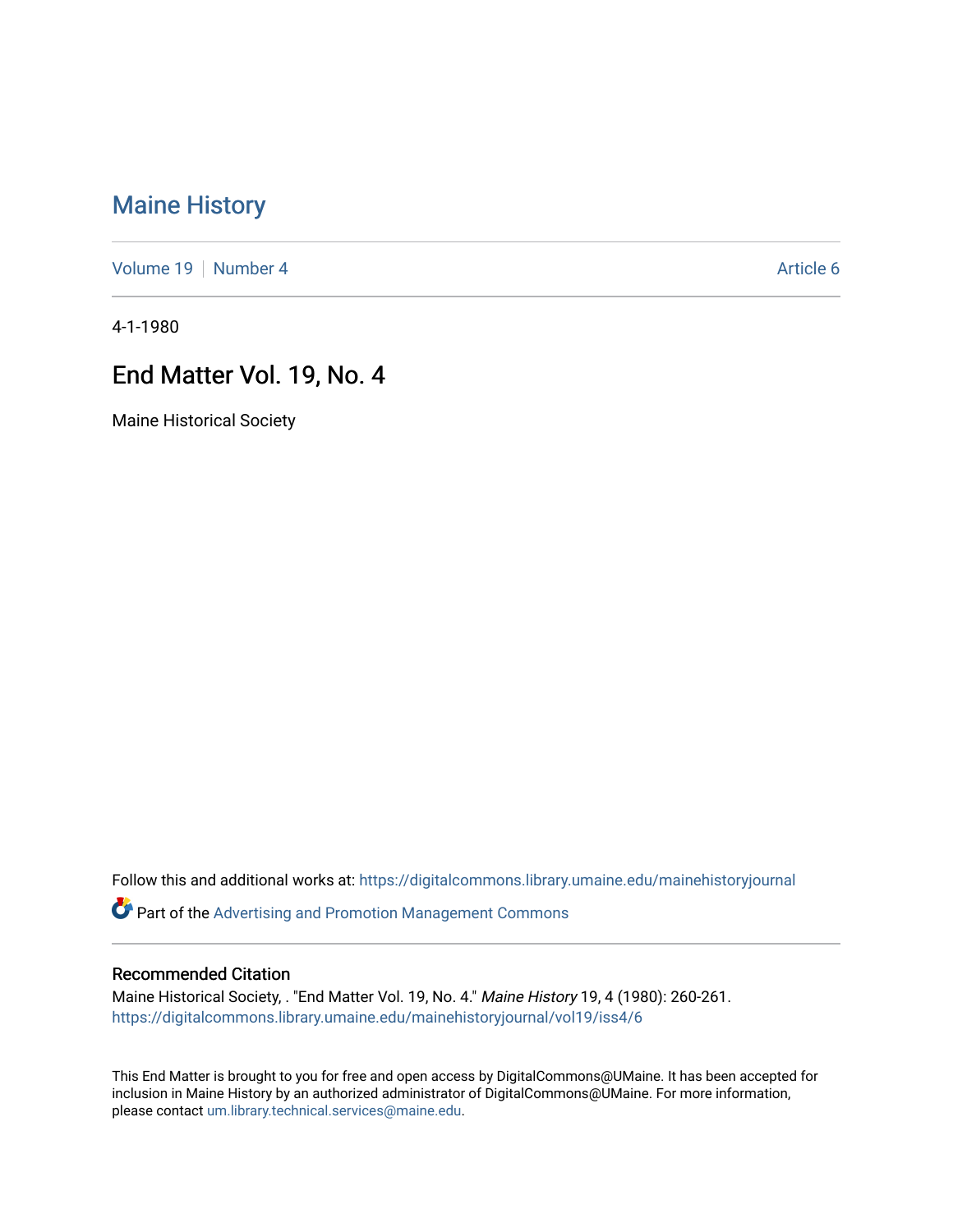# End Matter Vol. 19, No. 4

#### Cover Page Footnote

Advertisers and benefactors of the issue

This end matter is available in Maine History: [https://digitalcommons.library.umaine.edu/mainehistoryjournal/vol19/](https://digitalcommons.library.umaine.edu/mainehistoryjournal/vol19/iss4/6) [iss4/6](https://digitalcommons.library.umaine.edu/mainehistoryjournal/vol19/iss4/6)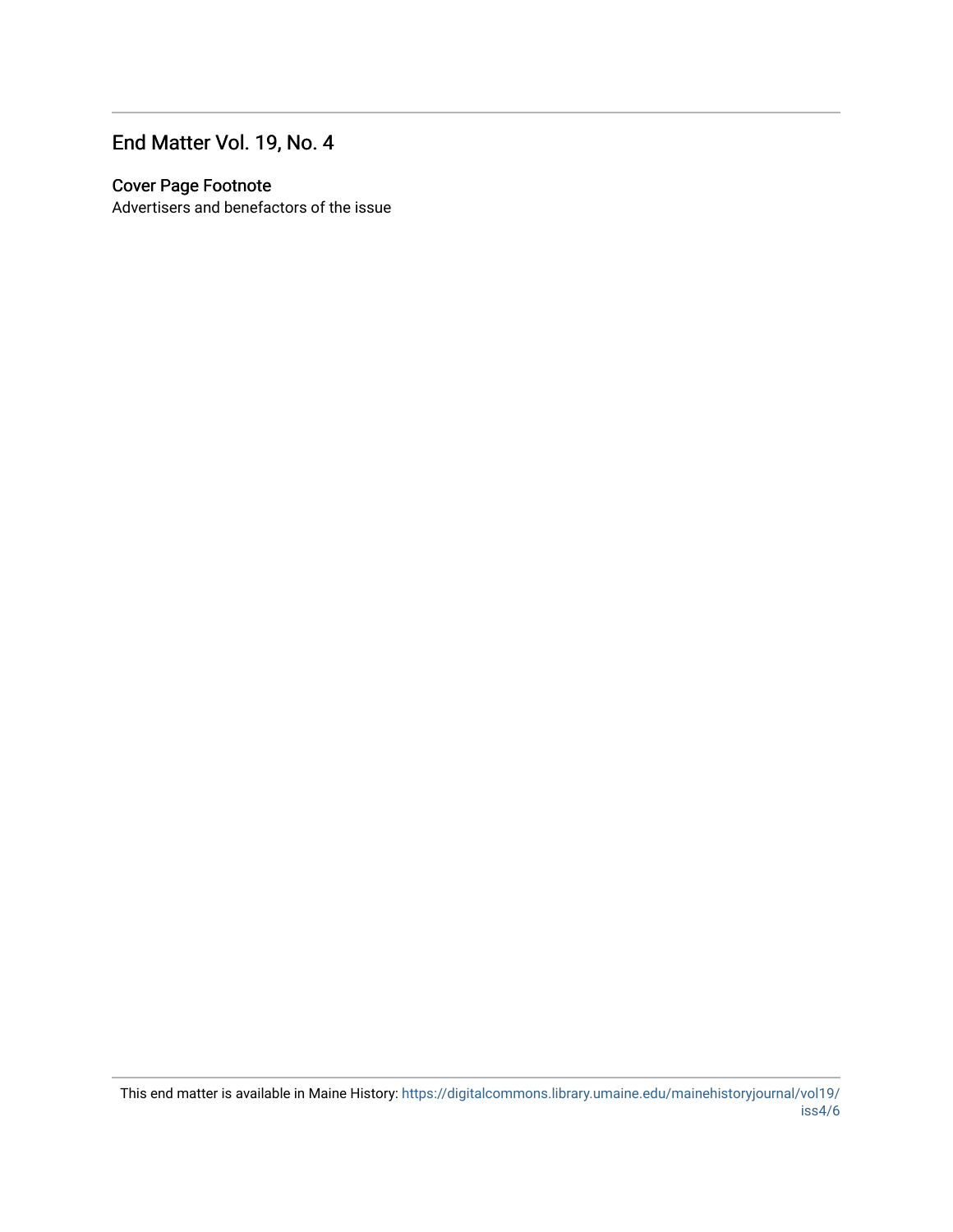## **Tuttle's Catalog #1 Genealogy, Local History and Heraldry**

**Describes over 6,500 items including genealogies, town and county histories, maps, atlases, church histories and related material on families, cities** *8c* **towns throughout the U.S. and Canada. Heraldic bookplate section, English** *8c* **Irish local history; genealogical reference works, books on surnames, peerage, and more.**

**Catalog #1 — 230 pages — \$4.00**

**TUTTLE ANTIQUARIAN BOOKS, INC. Post Office Box 541 Rutland, Vermont 05701**

#### GARY W. WOOLSON

*Out of Print and Rare Books M aps***,** *Prints***,** *and Manuscripts on all subjects*

*Lists Issued*

**Mail Orders a Speciality** Open by appointment only

**RFD 1, Box 170 Hampden Highlands, Maine 04445 T elep h on e (alter 5 p.m.) 207-234-4931**